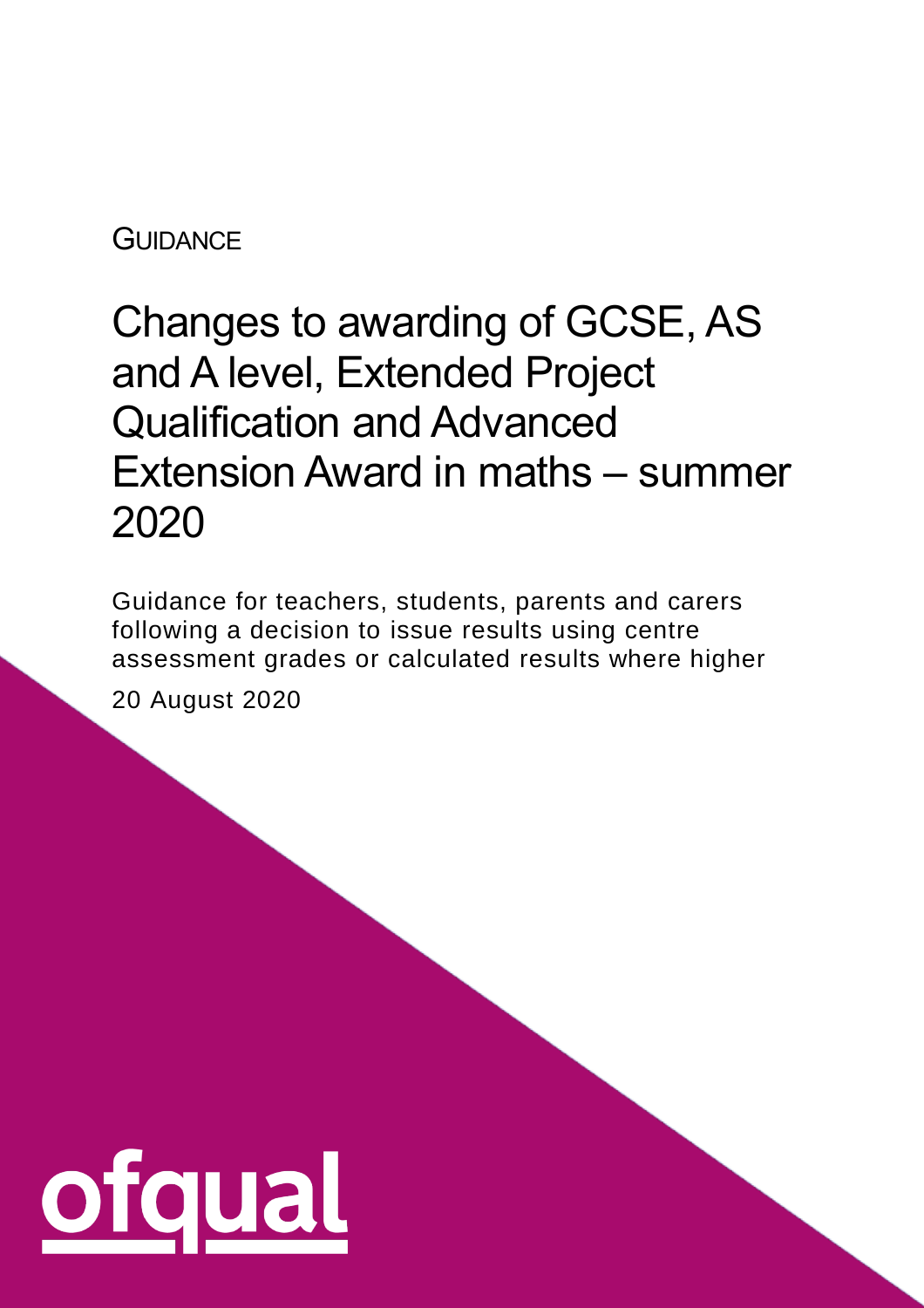## **Contents**

| Will A level students now receive their centre assessment grade instead of their calculated |  |
|---------------------------------------------------------------------------------------------|--|
| What happens if a student's centre assessment grade is lower than the calculated grade      |  |
|                                                                                             |  |
|                                                                                             |  |
|                                                                                             |  |
| Will GCSE students be issued their centre assessment grades or their calculated grades?     |  |
| What happens if a student's centre assessment grade is lower than the calculated grade?     |  |
|                                                                                             |  |
|                                                                                             |  |
|                                                                                             |  |
| What if students have concerns about bias impacting on centre assessment grades?5           |  |
|                                                                                             |  |
|                                                                                             |  |
|                                                                                             |  |
|                                                                                             |  |
|                                                                                             |  |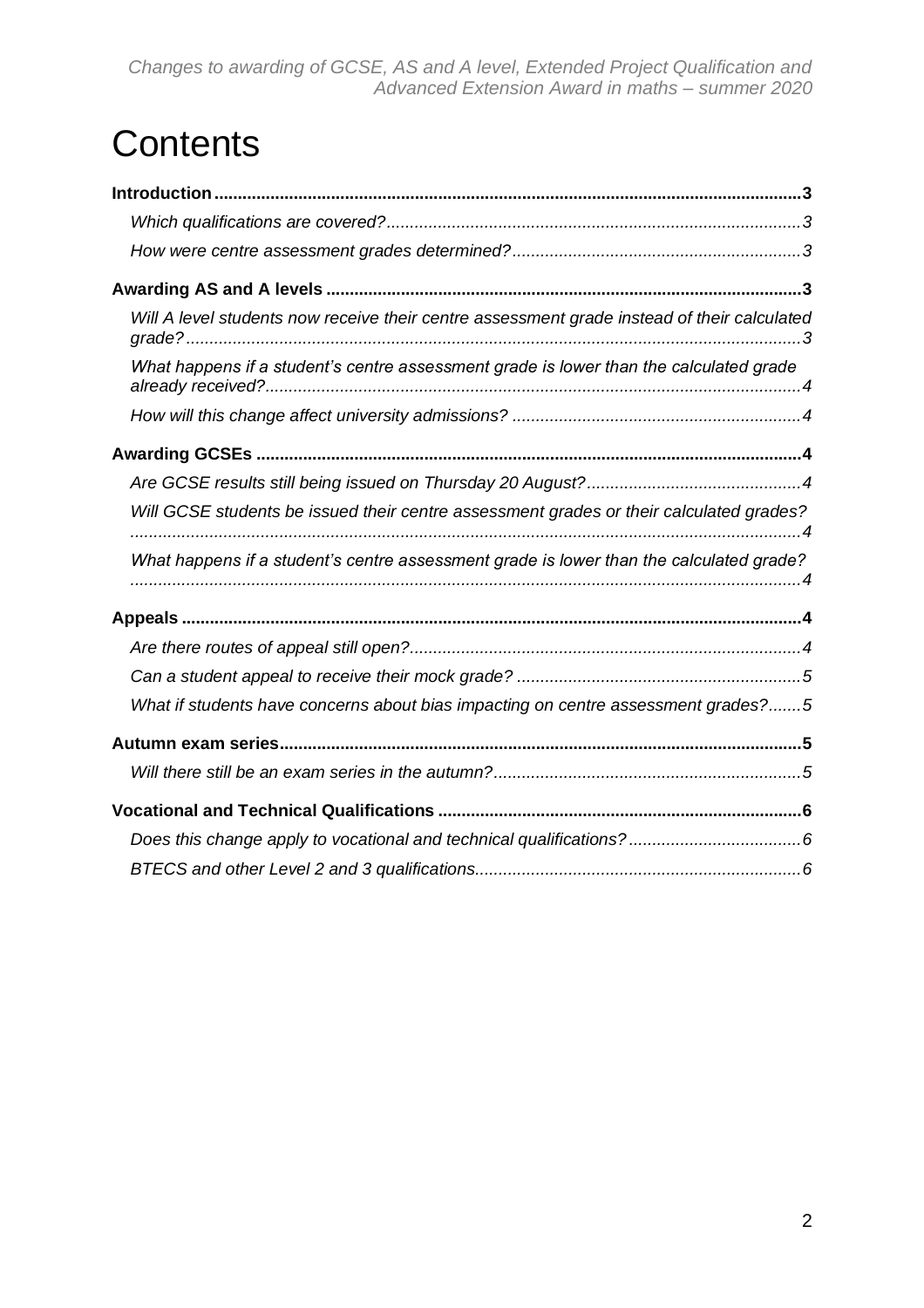## <span id="page-2-0"></span>Introduction

On 17 August 2020 [we announced that, for GCSEs, AS and A levels, the Extended](https://www.gov.uk/government/news/statement-from-roger-taylor-chair-ofqual)  [Project Qualification \(EPQ\) and Advanced Extension Award \(AEA\) in maths this](https://www.gov.uk/government/news/statement-from-roger-taylor-chair-ofqual)  [summer,](https://www.gov.uk/government/news/statement-from-roger-taylor-chair-ofqual) students would be awarded either their centre assessment grade or the calculated grade, whichever is higher.

We understand this has been a distressing time for students. The pandemic has created circumstances no one could have ever imagined or wished for. We have taken this decision to remove as much stress and uncertainty for young people as possible - and to free up head teachers and teachers to work towards the important task of getting all schools open in 2 weeks.

This guidance aims to provide teachers, students, parents and carers with answers to some immediate questions about how grades are now being awarded in summer 2020.

### <span id="page-2-1"></span>Which qualifications are covered?

This information is relevant to all students and exam centres in England using the following qualifications regulated by Ofqual and offered by AQA, OCR, Pearson, WJEC Eduqas, ASDAN and City & Guilds:

- GCSEs (including short course GCSEs)
- AS and A levels
- Extended Project Qualifications (EPQ)
- Advanced Extension Awards (AEA) in maths

#### <span id="page-2-2"></span>How were centre assessment grades determined?

Centre assessment grades (CAGs) were submitted by schools or colleges and are the grades they judged a student would have been most likely to achieve if they had sat an exam.

We asked schools and colleges to use their professional experience to make a fair and objective judgement of the grade they believed a student would have achieved had they sat their exams this year.

Where calculated grades are higher than CAGs, calculated grades will be awarded. These grades have been standardised.

## <span id="page-2-3"></span>Awarding AS and A levels

#### <span id="page-2-4"></span>Will A level students now receive their centre assessment grade instead of their calculated grade?

The change in approach will be applied retrospectively. AS and A level students will now receive their centre assessment grade (CAG) as their final result, if it is higher than their calculated grade. Exam boards have provided these results to centres students should contact their school or college to get their results.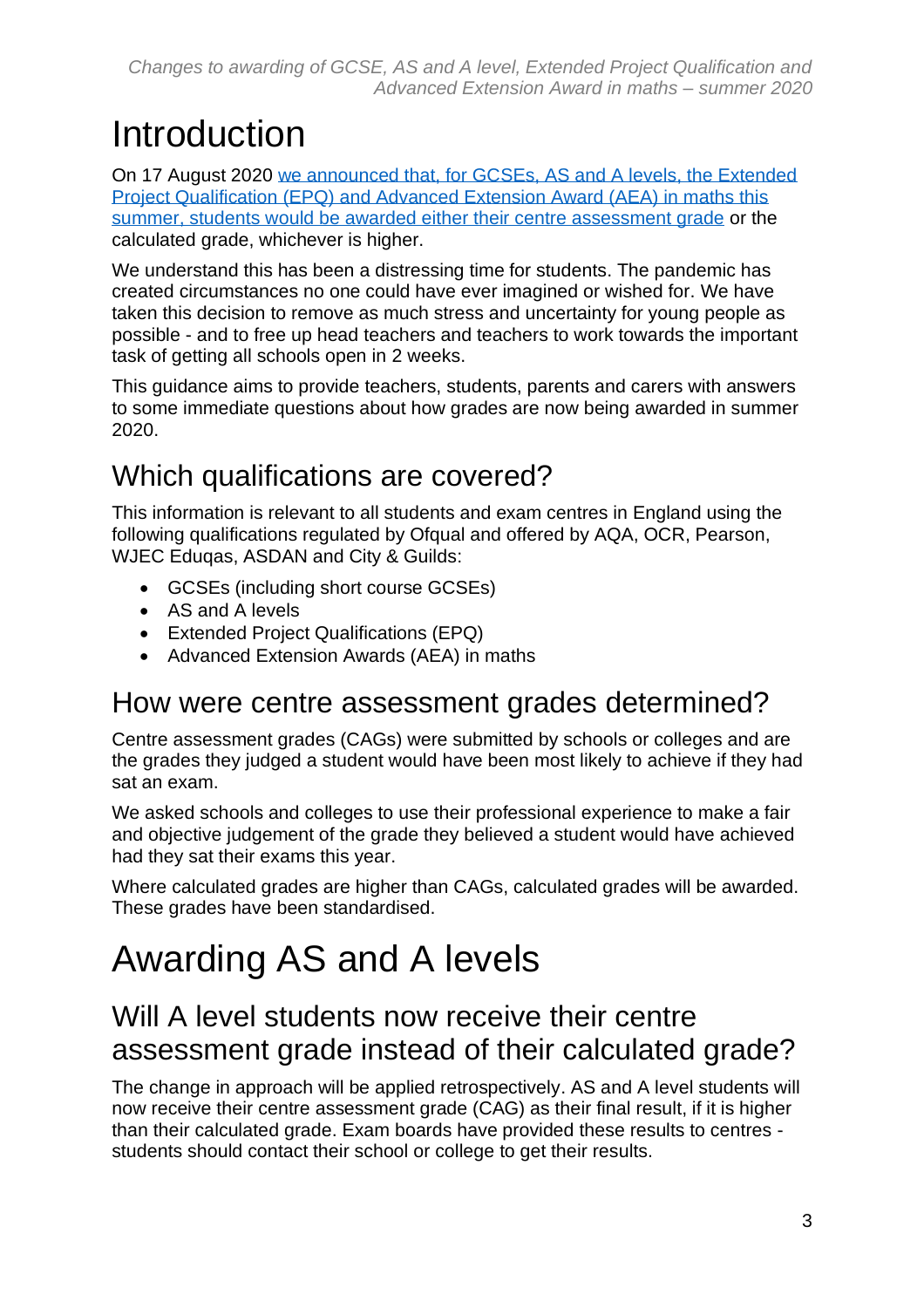#### <span id="page-3-0"></span>What happens if a student's centre assessment grade is lower than the calculated grade already received?

In cases where the calculated grade is higher than the centre assessment grade (CAG), the higher of the 2 will be the final result.

Students should speak to their school or college to find out their CAG, if they don't already know it

## <span id="page-3-1"></span>How will this change affect university admissions?

We, and the Department of Education, are discussing this change with UCAS and representatives of higher education to do everything possible to support students. Students should first contact the relevant college or university if they believe their centre assessment grade impacts on their admission.

# <span id="page-3-2"></span>Awarding GCSEs

#### <span id="page-3-3"></span>Are GCSE results still being issued on Thursday 20 August?

Students will receive their GCSE results on Thursday as planned.

#### <span id="page-3-4"></span>Will GCSE students be issued their centre assessment grades or their calculated grades?

Students' final results will be the higher of their centre assessment grade or calculated grade.

Exam boards are updating results in time for 20 August, so the results students see that day will be the higher of the 2.

#### <span id="page-3-5"></span>What happens if a student's centre assessment grade is lower than the calculated grade?

In cases where a student's centre assessment grade is lower than their calculated grade, the higher of the 2 will be the final result.

## <span id="page-3-6"></span>Appeals

#### <span id="page-3-7"></span>Are there routes of appeal still open?

Schools and colleges can only appeal where there has been an administrative error with the CAG or rank order information. Rank order information was vital to support standardisation, but any change to a student's position in the rank order would not change the student's CAG.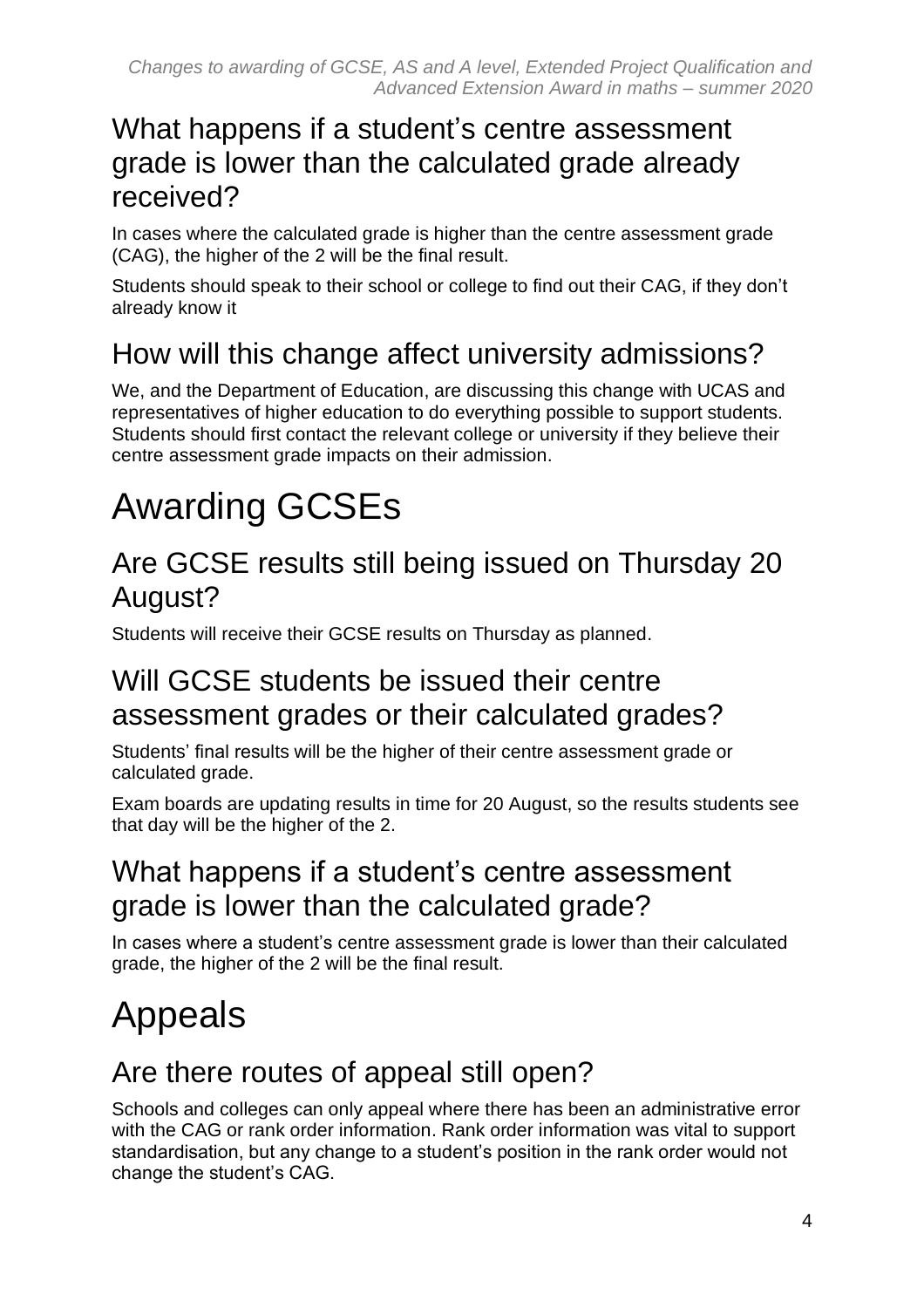Administrative errors might include, for example, mixing up 2 students with similar names, or accidentally copying across the wrong data, but do not relate to the professional judgements of centres in assigning CAGs.

Centres cannot appeal against the CAG that they decided was correct at the point of submitting it to the exam board, and for which the head of centre submitted a declaration to confirm that in the centre's judgement this was the grade the students were most likely to have received had the exams gone ahead.

If a student is concerned that any reasonable adjustments were not taken into account when their school or college determined their CAG, they should discuss this with their school or college.

#### <span id="page-4-0"></span>Can a student appeal to receive their mock grade?

The decision to issue students the higher of their CAG or their calculated grades means that a route to appeal on the grounds of mock exam results is not available. Mock exam results were part of the evidence schools centre took into account when determining CAGs for their students.

#### <span id="page-4-1"></span>What if students have concerns about bias impacting on centre assessment grades?

As we have said previously, if students or others have concerns about bias, discrimination or any other factor that suggests that a centre did not behave with care or integrity when determining the centre assessment grade and/or rank order information they should normally raise these concerns with their centre, in the first instance; or they could take their concerns to the relevant exam board if this was the more appropriate route.

Where there is evidence, we require exam boards to investigate such allegations as [potential malpractice or maladministration.](https://www.gov.uk/government/publications/student-guide-to-post-16-qualification-results-summer-2020) Such allegations would be very serious, and we expect them to be rare.

## <span id="page-4-2"></span>Autumn exam series

#### <span id="page-4-3"></span>Will there still be an exam series in the autumn?

The autumn exam series will still go ahead as planned. Entry to autumn exams will be open to all students who had entered for GCSEs, AS and A levels in the summer series and to those who the exam board believes have made a compelling case about their intention to have entered the summer series. Students who would normally be entitled to take GCSEs in English language and maths in November will also be able to take exams in those subjects.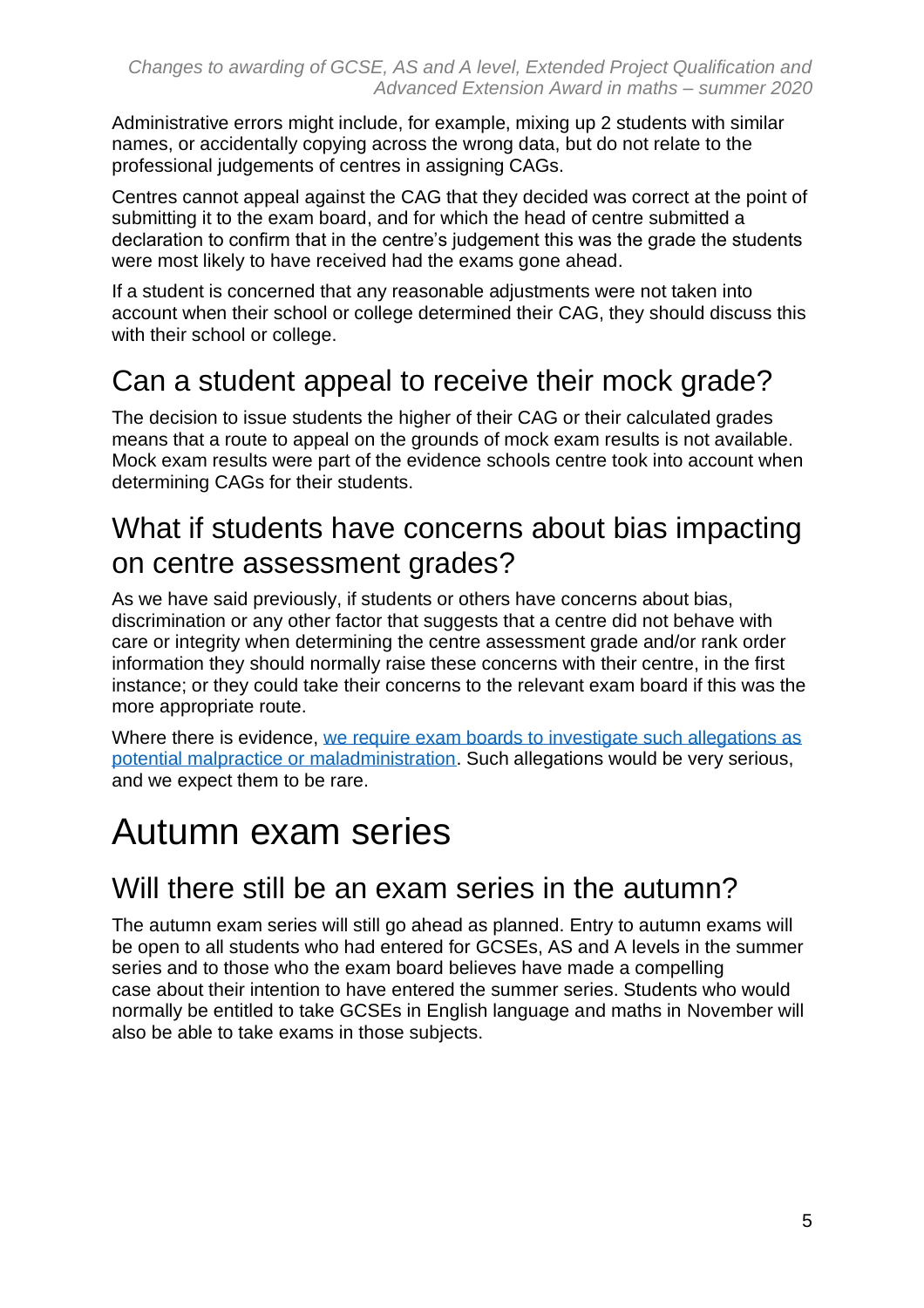## <span id="page-5-0"></span>Vocational and Technical Qualifications

#### <span id="page-5-1"></span>Does this change apply to vocational and technical qualifications?

This change does not apply to other general and vocational or technical qualifications.

There are a large number of awarding organisations that deliver many thousands of qualifications. As a result, awarding organisations have developed their approaches to awarding this year that are most appropriate for their vocational and technical qualifications (VTQs).

The statistical standardisation approach, which had been used in A levels and GCSEs, was not used by awarding organisations in most VTQs. Most VTQs are structured differently to A levels and GCSEs, and so the approach to awarding developed by awarding organisations has also been different.

In the majority of VTQs, awarding organisations were able to use evidence of work already competed during the course, and use this as a basis for calculating the results they issued. This has meant that results have been calculated from a trusted evidence base that includes completed assessments. Indeed, for many qualifications, learners have taken adapted assessments and so there was no calculation process needed at all. Of those qualifications where awarding organisations did use calculation, not all used centre assessment grades. And where centre assessment grades were used, awarding organisations did so in a range of ways, usually as one of a number of sources of evidence and often at unit level rather than qualification level. This means that where centre assessment grades were used in VTQs, they had less influence on the final grade.

That's why we have seen little divergence between the results that schools and colleges thought learners would get, and the results that have been issued for the majority of qualifications awarded this year. Awarding organisations have largely not found it necessary to moderate their results down based on statistical standardisation.

#### <span id="page-5-2"></span>BTECS and other level 2 and 3 qualifications

Those few awarding organisations that used statistical modelling to determine the result have considered what the changes with A levels and GCSEs mean for their qualifications. We have been informed that a small number of awarding organisations are going to reissue results as a result.

Those awarding organisations that used qualification-level centre assessment grades have been able to recalculate results and issue them on time. Others will need more time, because their approach is more complex.

OCR have said that their Cambridge National results will issue next week. Pearson, which initially did not think there would need to be significant changes made, has now decided to revise its arrangements to ensure that student qualification-level results better reflect the unit-level results that students have already secured through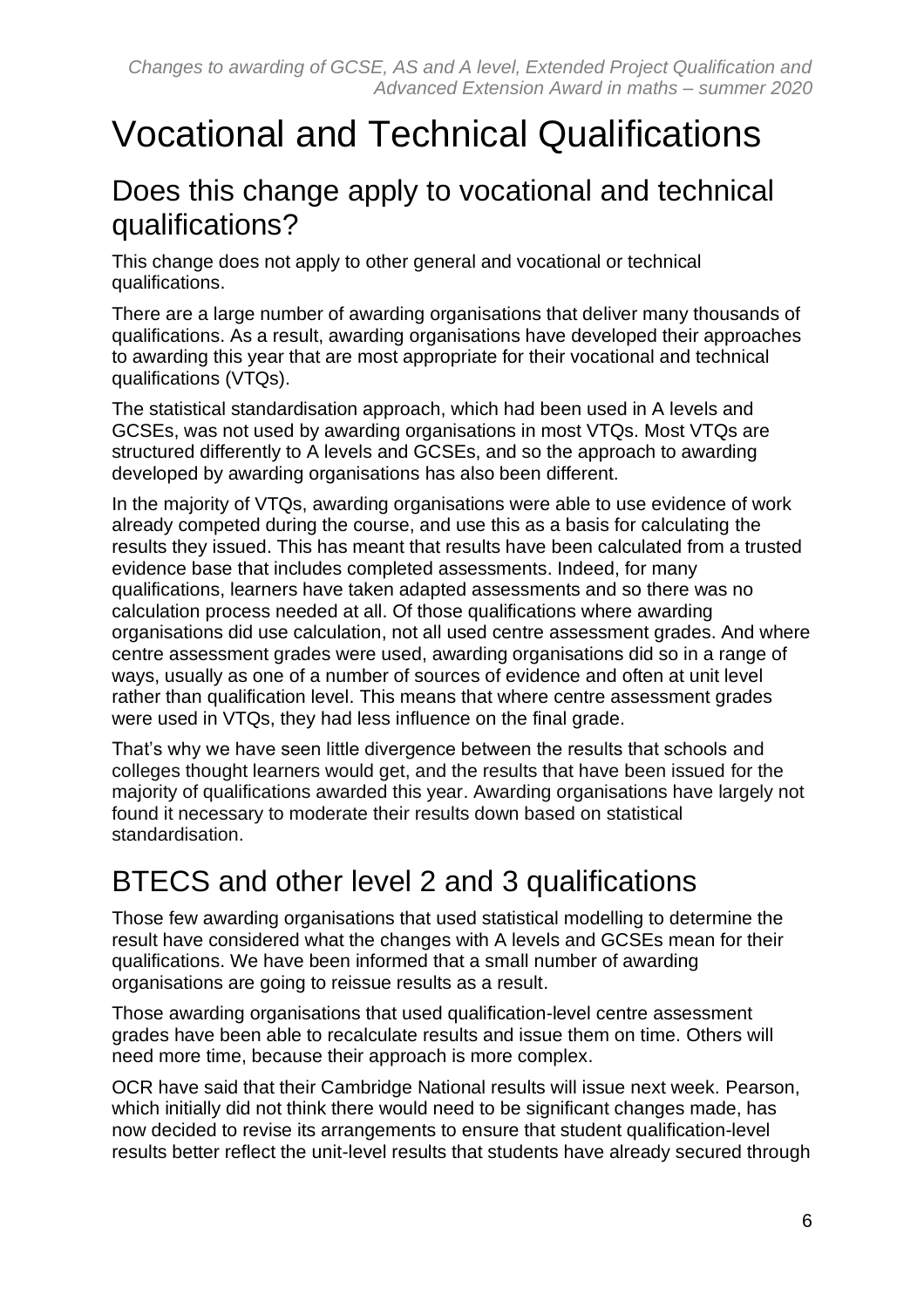internally-assessed units. We have been assured by awarding organisations that no grades will be reduced as a result of this process.

Awarding organisations are working as quickly as possible to confirm results as soon as possible, recognising the impact that delays are having on schools, colleges and students. No learner's result will go down as a consequence of regrading.

If students have questions about vocational and technical qualifications they are taking, they should first speak to their school, college or training provider. There is more information about the [grading of vocational and technical qualifications](https://www.gov.uk/government/news/grading-of-vocational-and-technical-qualifications) on our website.